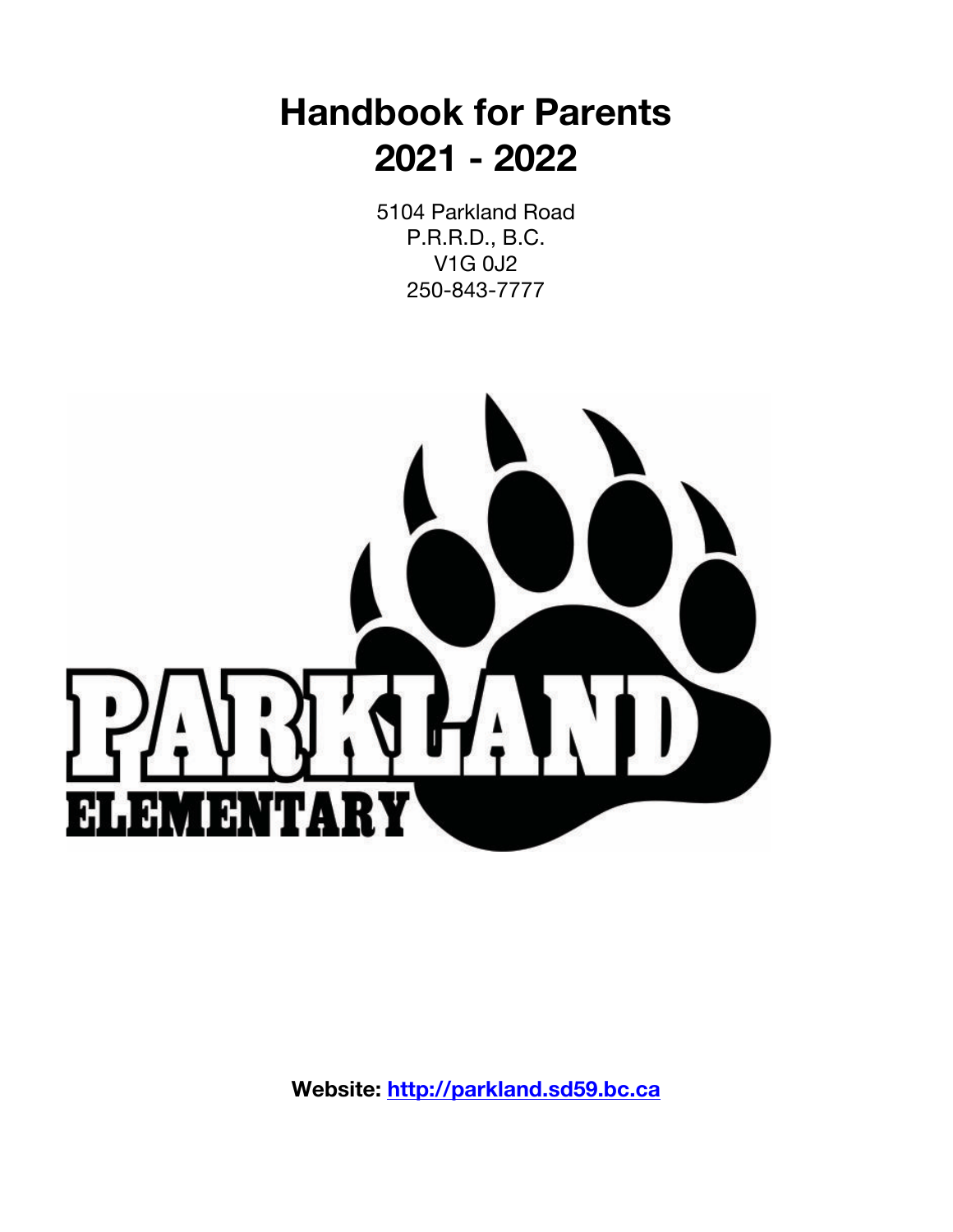## **School Handbook Outline**

|                                                         | Page |
|---------------------------------------------------------|------|
| School Times, Staff                                     | 3    |
| Contacting School, Attendance, Bus Notes                | 4    |
| PAC, Parent Volunteers                                  | 5    |
| Reporting to Parents, Parent Concerns                   | 6    |
| Outdoor Safety, No Bus Days, Field Trips, Telephone Use | 7    |
| Dress Code, Electronics, Toys & Personal Property       | 8    |
| <b>Anaphylactic Safety Procedures</b>                   | 9    |
| <b>Student Code of Conduct</b>                          | 10   |

## **PRINCIPAL'S MESSAGE**

Hello and Welcome to a new School Year!

The purpose of this book is to provide parents with basic information about our school community, and to inform of some of the routines, procedures and expectations that we have at Parkland Elmentary.

This year we are excited to continue to practice the 7 teachings; respect, honesty, truth, courage, love, wisdom and humility. Each week students will be inspired to find ways to demonstrate these teachings during our Monday Morning Meetings. We are also excited to try something new and exciting things with various forms of art. Stay tuned for more details.

Thank you to all our parents, students and community members for helping us achieve our best each year! The Society Press Parties of Kristy Rose

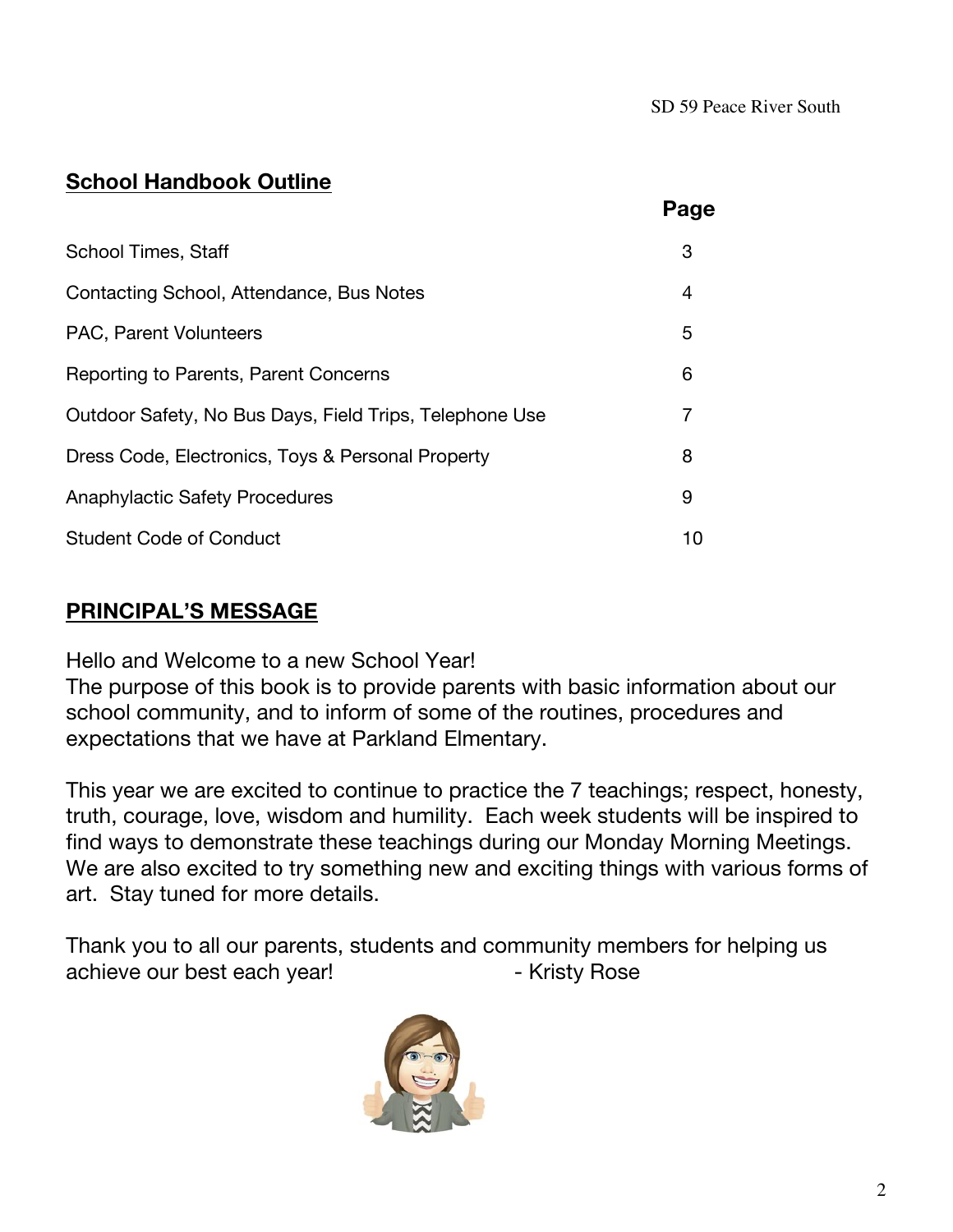## **SCHOOL DAY – (TIMES)**

| $7:50$ am          | busses arrive – supervision begins (outside time) |
|--------------------|---------------------------------------------------|
| $8:10 \text{ am}$  | warning bell                                      |
| $8:15 \text{ am}$  | instructional day begins                          |
| $9:40 \text{ am}$  | recess starts                                     |
| $10:00 \text{ am}$ | recess ends                                       |
| 11:30 am           | lunch break (eating in class)                     |
| $11:45$ am         | lunch (outside time)                              |
| 12:00pm            | lunch ends                                        |
| $2:00$ pm          | dismissal                                         |
| $2:10 \text{ pm}$  | busses leave                                      |

## **PARKLAND STAFF**

| Ms. Kristy Rose:          | Principal, Coach Mentor, Grade 1/2/3         |
|---------------------------|----------------------------------------------|
| Mrs. Krystal Austin       | Library Teacher/Prep/ Learning Assistance    |
| Ms. Nairena MacLellan     | Grade K/1                                    |
| Mrs. Shelbie Waddell      | Grade 4/5/6/7                                |
| Mrs. Carolyn Derfler      | Strongstart Coordinator (Tuesday & Thursday) |
| Mrs. Jill Burres          | Secretary/Bookkeeper                         |
| <b>Clairise Handfield</b> | <b>Education Assistant</b>                   |
| Cecilia Gauche            | <b>Education Assistant</b>                   |
| <b>TBH</b>                | <b>Education Assiistant</b>                  |
| Mr. Mike Kroonen          | Custodian                                    |
| Mr. Jason Lowcay          | <b>Computer Technician</b>                   |
|                           |                                              |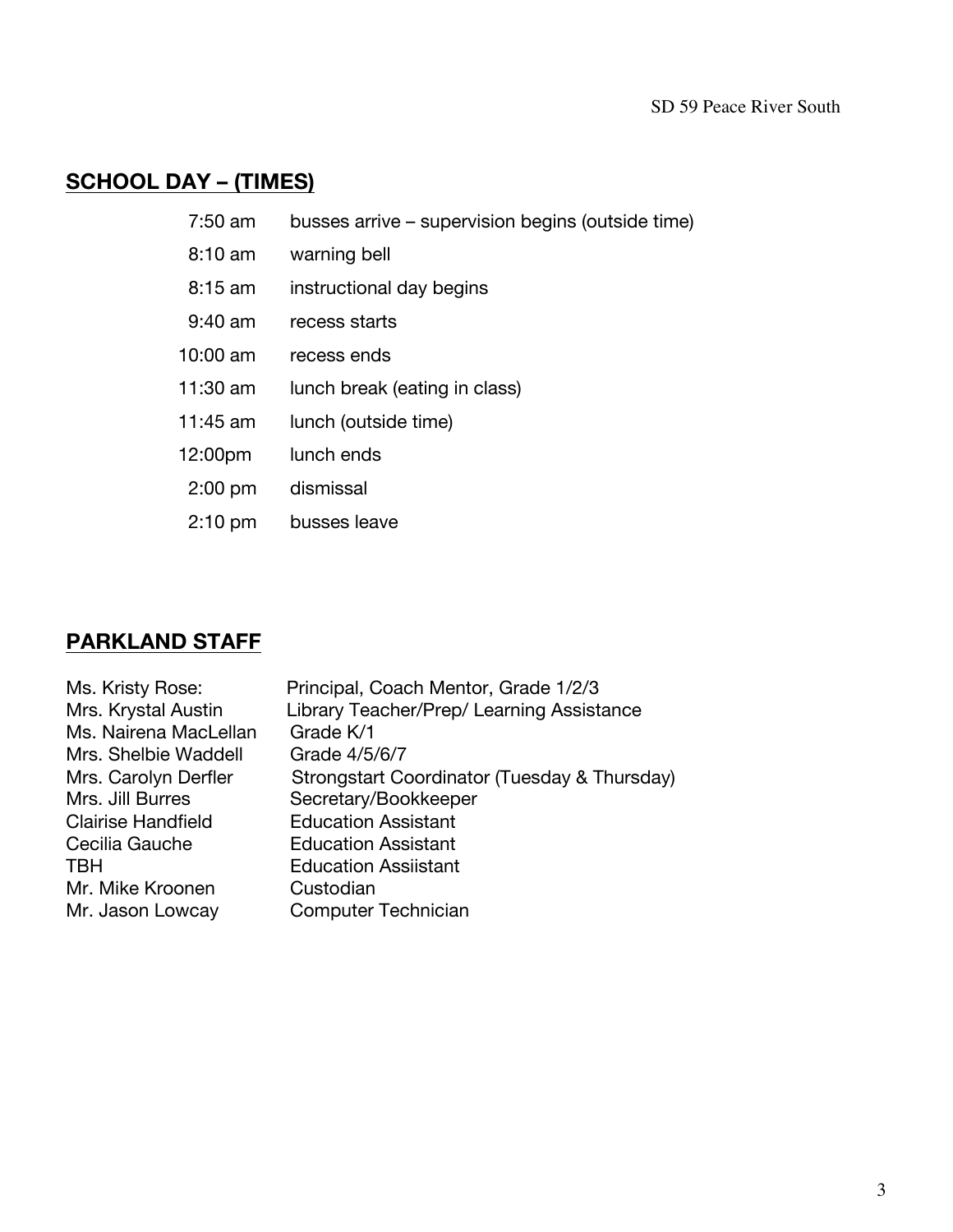## **CONTACTING THE SCHOOL**

Secretary hours are Tuesdays 8-12 and Wednesday and Thursdays from 8am to 2pm. When the Secretary is not in and classes are in session, the phone will only be answered before school and after school. Please leave a messages on the machine and we will call you back as soon as we can.

## **DOORS**

The main front door will be open this year. However, in an effort to maintain security of our students and staff it will be locked on days when there is no office staff to monitor who is entering the building. All day Monday, and Tuesday and Wednesday afternoons, you will need to ring the doorbell for access to the building. I ask that you please call, email or book an appointment ahead of time before coming into the building. This again will help us to know who is entering the building and helps us maintain a safe environment. Also, please remember to wear a mask and make sure you are feeling well before visiting the school. Thank you.

## **ATTENDANCE/LATES/CHECK IN FOR SAFETY**

Regular and punctual attendance is essential for a child's progress in school. If your child has to be absent please phone or email the school. \* As a safety check all unconfirmed absenses are checked daily. If you know your child will be absent or late please send a note in their agenda, email contact the school at 250-843-7777.

## **BUS NOTES**

If your child is not riding or riding a different bus, a note is required. If your child stays for an after school activity, a bus note is also required. If no arrangements are made, the child will be sent home on the bus. If a parent is not here by 2:00 pm to pick up the child, he or she will be sent home on the bus.

#### **If an emergency arises and arrangements must be changed, please contact the bus garage at 250-782-2106.** Please do not call the school to change arrangements.

If there is a change in your child's regular bus routine, a note is needed for all bus drivers involved (ie: two notes may be needed). When you want to know if busses are running due to weather concerns, there is an automated bus line at 250-782 -1061, as well as a text alert system you can sign up for and the school district website's main page (www.sd59.bc.ca) will be updated at 6:00 am each morning.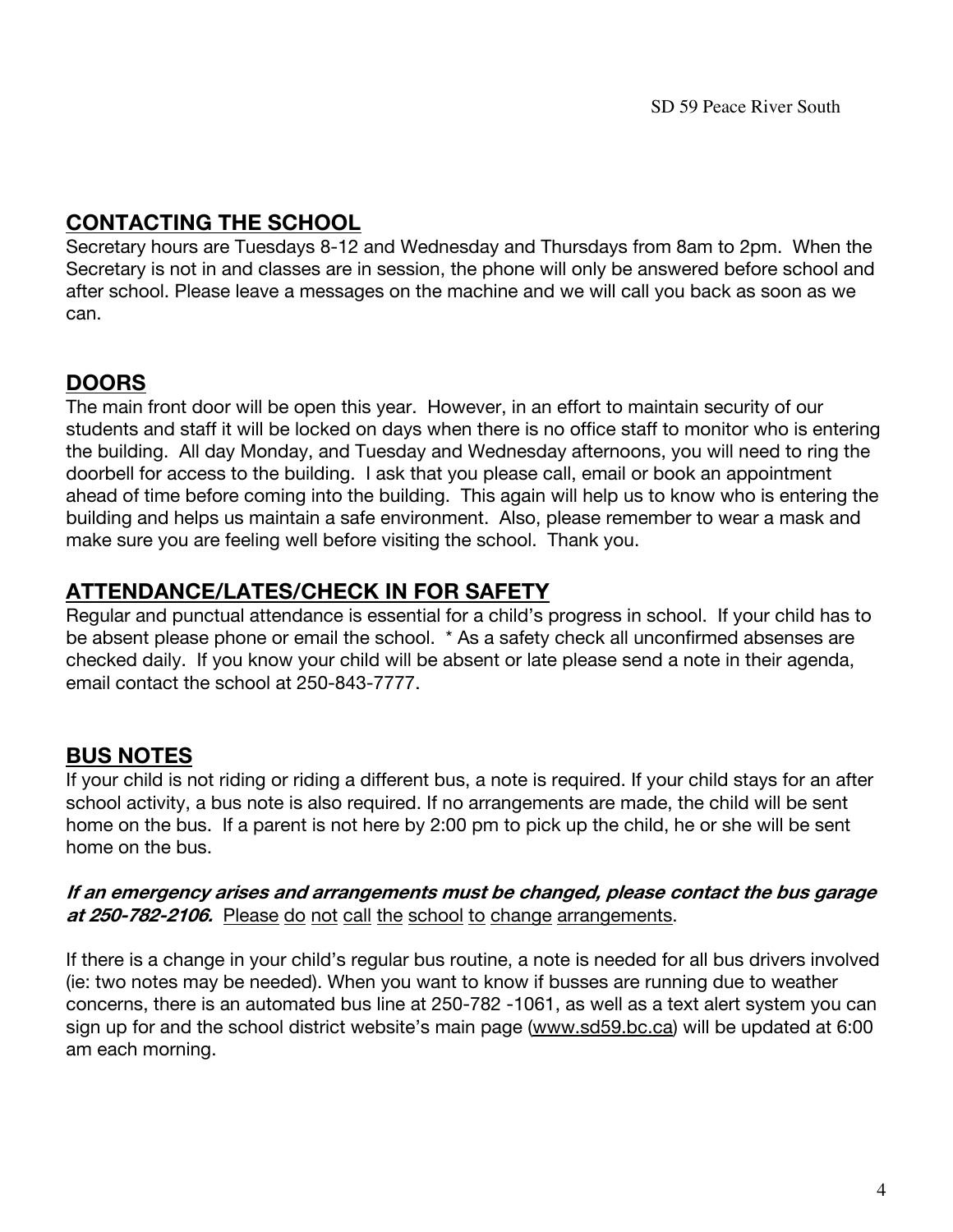## **Parkland Parents' Advisory Council (PPAC)**

The PPAC consists of parents whose children attend Parkland school. The group meets monthly throughout the school year. The purpose of PPAC is:

- $\triangleright$  To advise the school principal and staff on parental views about school programs, policies and activities.
- $\triangleright$  To communicate with other parents and to promote cooperation between the home and school in providing for the education of the children
- $\triangleright$  To assist parents in accessing the system and to advocate on behalf of the parents and students
- $\triangleright$  To contribute to the effectiveness of the school by promoting the involvement of parents and other community members
- $\triangleright$  To organize PPAC activities and events, including the hot lunch program.
- $\triangleright$  To administer the gaming grant money for school extra-curricular projects

The PPAC also sponsors a bursary every year at the local high school. Details of the bursary are available from the PPAC. All parents and guardians are welcome to attend the PPAC meetings. Look for dates in the school's monthly newsletter. Parent Advisory Council may run a hot lunch program.

## **PARENT VOLUNTEERS**

Parents of pupils are encouraged to participate in school activities in a number of capacities. Parents can help the school by assisting volunteering to sponsor extra-curricular activities, fundraising, field trips, etc., that will occur during the year. To volunteer your time, contact your child's teacher or Ms. Rose.

C**riminal Record Check** must be on file with the School District Office for any parents and/or guardians who volunteer. Criminal record checks must be updated every three years. Volunteer drivers must also have a current driver's abstract on file at the school. Driver's abstracts must be updated every 12 months. There is currently no fee for either the criminal record check or the driver's abstract.

## **GUIDELINES FOR VOLUNTEERS**

- You may be privy to information that is confidential in nature. It is important that you maintain this confidentiality.
- The teacher in the class will provide the direction in the classroom.
- The classroom teacher and the volunteer need to be consistent in their expectations of pupils. This requires clear communication between the teacher and the volunteer.
- Teachers are responsible for management of their classes. Volunteers should look to the teacher for direction in this area.
- If you cannot keep to the schedule as planned, please contact the teacher.
- Know the fire exits, especially if working away from the classroom.
- Consult with the teacher before giving permission to students to leave the room, etc.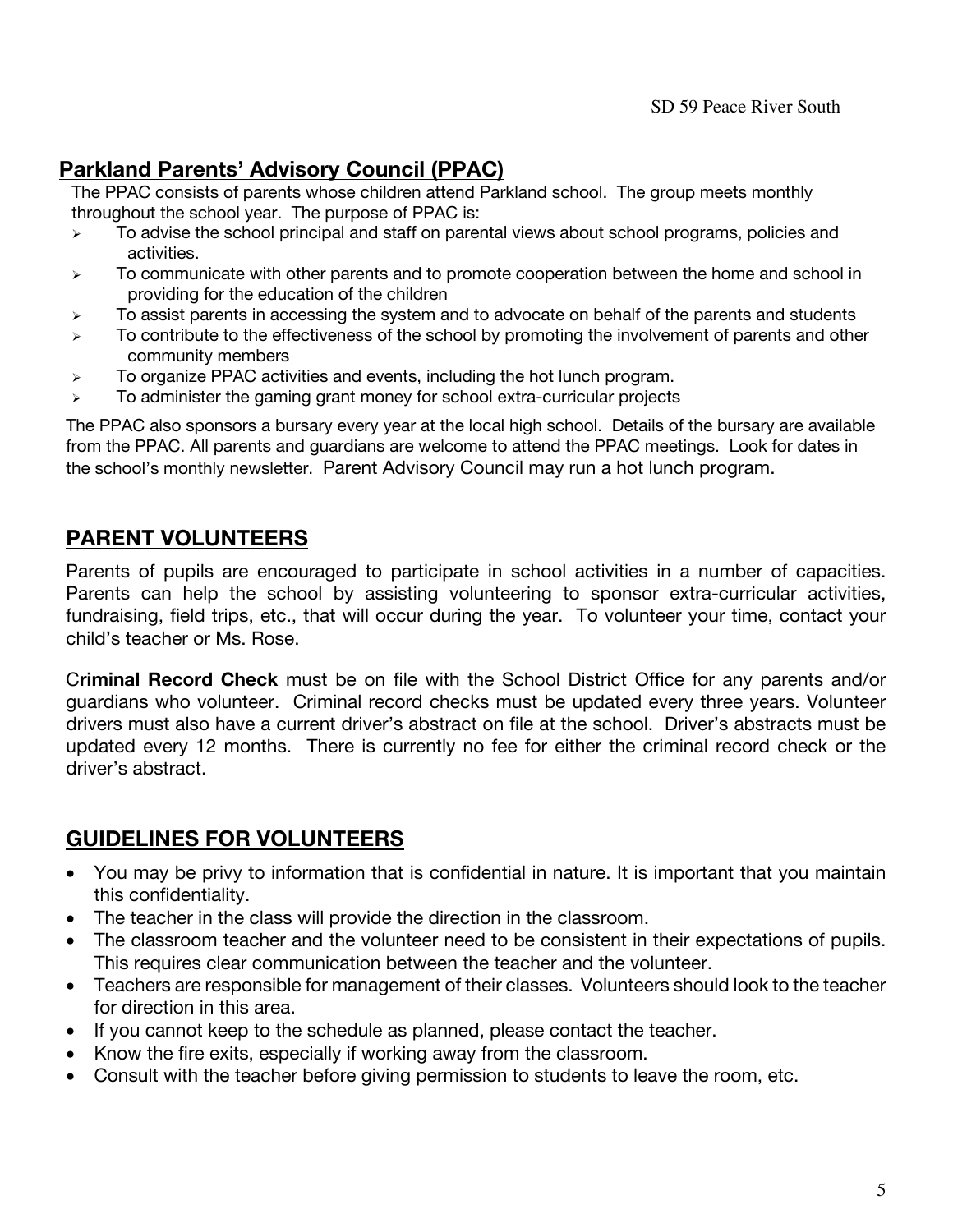## **REPORTING TO PARENTS**

Formal written report cards will be sent home three times a year, in December, April and June. In addition to three written report cards, informal reporting will occur at least twice during the school year. Informal reporting may be in the form of parent-teacher interview; student led conferences, meetings, letters, and / or telephone calls. Conferences may be held at any time throughout the year at the request of parents or teachers.

### **PARENT CONCERNS – Steps to Take**

From time to time parents may have a concern about what has occurred at school either with the teacher or with some event that occurred with other students. Here are three steps that parents should follow to effectively address any issue.

**Step 1** - Phone the teacher and explain your concerns and if needed, arrange a meeting. The purpose of the meeting is to hear all the views and develop a plan to deal with the issue at school and home. Stay in communication or establish a follow-up meeting to talk with the teacher again, to determine the effectiveness of your plan and make any necessary changes.

**Step 2** – If you feel the work with the teacher has not addressed your concern, phone the principal (Ms. Rose). The principal may invite the teacher, learning-assistance teacher, counselors or any other relevant staff to the meeting for their input in addressing the concerns. Again, the goal is to develop a plan, implement it, review the success and adjust as necessary.

**Step 3** – If you feel that your work with the principal has not addressed your concerns, you may call the board office and involve district staff. A senior staff person will review what work has been done, and work with the principal, parent and school to address the concerns.

Of particular concern is the growing trend for frustrated individuals to bring concerns to social networking sites such as Facebook, personal blogs or You Tube where opinions are stated as facts. The damage that this can do to a school, student or teacher's reputation when posted on a social networking site is significant and can be very hard to undo.

At Parkland, we want all our parents to know they are always welcome to contact the school using the steps described above whenever they have a concern. We hope that parents will never feel the need to vent their frustrations on a social media site.

#### **Parent/Student Right to Appeal**

In Section II, the school act states:

*If a decision of an employee of a board significantly affects the education, health or safety of a student, the parent of the student (or the student) may within a reasonable time from the date that the parent or student was informed of the decision, appeal that decision to the board.* 

The board has developed a bylaw to provide for appeals under this section. These appeal procedures may be obtained from the School Board Office in Dawson Creek.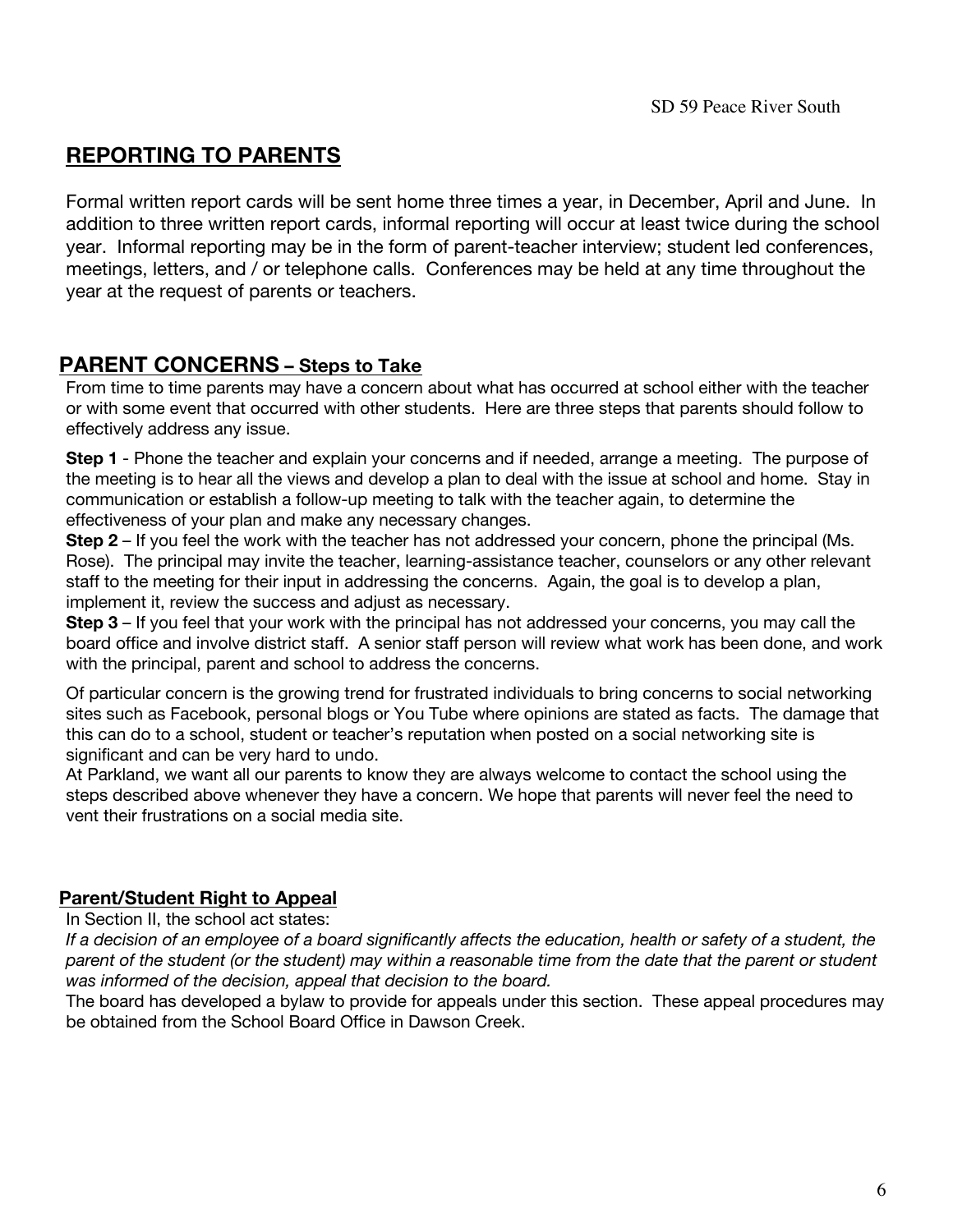#### **OUTDOOR SAFETY AND COMFORT**

During the entire school year, students go outside during their break times (recess and lunch). Students need to be dressed warmly for winter weather. We ask for your support in making sure your child is properly dressed. Proper headwear, footwear and mitts are important in cold weather. It has been noted that children in the north have a high rate of hearing loss due to inappropriate head wear during cold weather. **Please put the child's name on all clothing!**

#### **NO BUS DAYS**

In the event of the busses not running due to weather concerns, the school will be open and staff will be in attendance. Parents that elect to drive their children to the school will be responsible for picking them up again by 2 pm. **Please note that there will be NO hot lunches on no bus days and parents must send their children with a recess snack and a lunch** and pick them up promptly at 2:00 pm.

#### **FIELD TRIPS**

It is the student and parents responsibility to ensure all permission forms for field trips are signed and returned the day before departing on a field trip. Students who demonstrate behaviour that may endanger the safety of others will not be able to participate in activities such as field trips. If the school cannot be assured of the safety of others, that student or students will be required to remain at school where appropriate learning materials will be provided by the teacher. The teacher will discuss any child in this situation individually with the principal to determine the nature of the concern and teachers will contact parents to make alternate arrangements.

#### **TELEPHONE USE**

The school telephone is not to be used by students, except in the case of emergencies or important purposes authorized by a staff member. We have only one phone line for the school and we need to keep it open for emergencies. We encourage parents to communicate their daily plans with the students and to write a note in an agenda for the student should they need to communicate changes to the teacher. We recognize that at times, parents need to get a message to their children due to unforeseen circumstances. However, we ask that parents keep messages to a minimum, as often due to the busy day, we cannot always guarantee that the message will reach the child. Please refer to the secretary hours (on page 4) for the best times to call.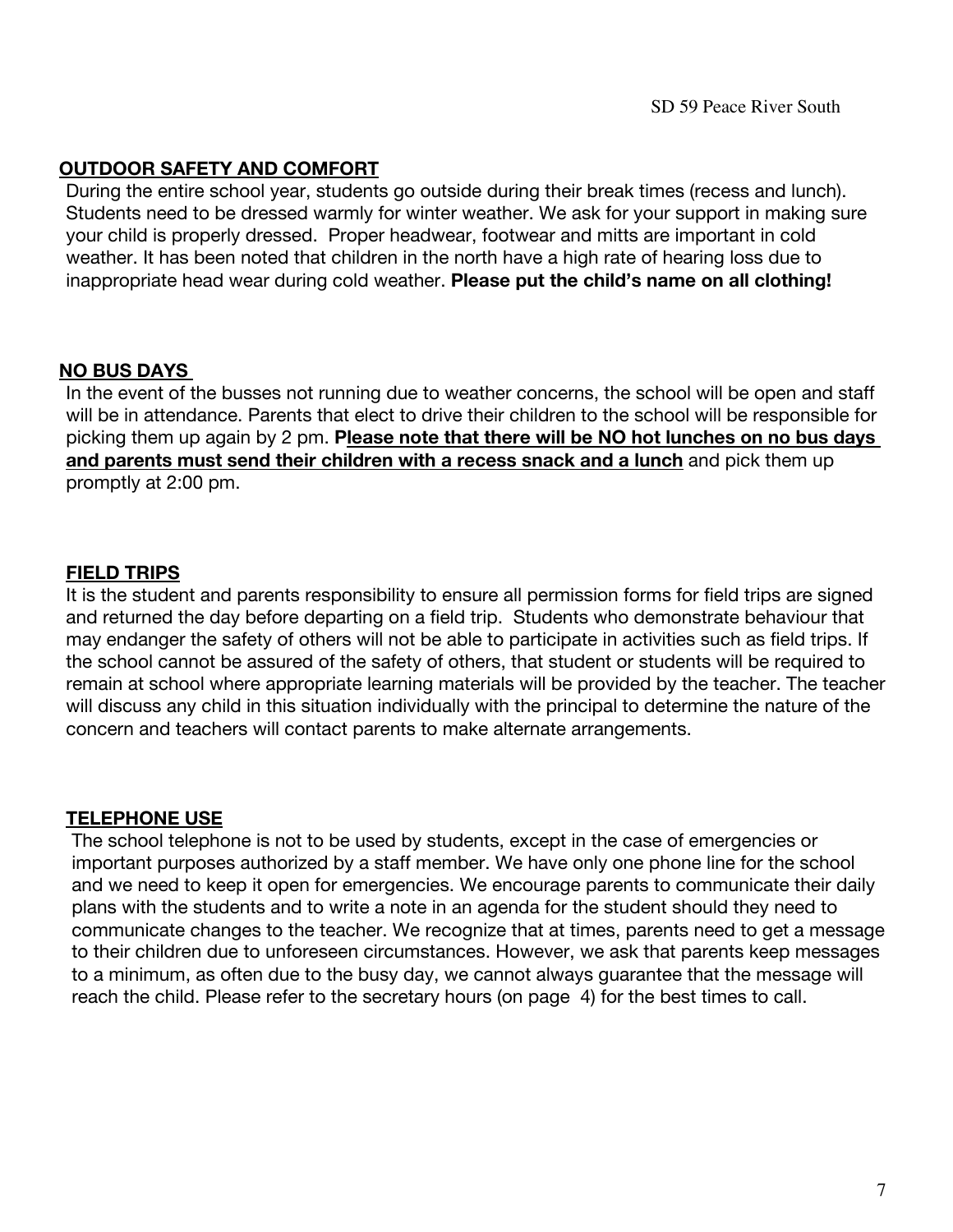#### **STUDENT DRESS CODE**

Students are expected to dress in a neat and appropriate manner conducive to a serious learning environment (no bare tummies, no spaghetti straps, no rude sayings/ pictures on t-shirts).

- $\triangleright$  Students are expected to have a pair of shoes solely for inside use.
- $\triangleright$  Outside footwear is to be removed at the door.
- $\triangleright$  In the gymnasium, inside shoes should be non-marking and appropriate for gym use (no flip-flops or high heels).
- $\triangleright$  Students to be dressed in proper inside and outside attire for all weather conditions.
- $\triangleright$  Clothing should be labeled with the student's name. Unclaimed Lost & Found items are donated at the end of each term.
- $\triangleright$  Students are required to wear helmets on the skating rink during school hours.
- $\triangleright$  Helmets are also required if students ride their bikes to school.

#### **HATS & SHOES OFF**

Students are expected to remove outdoor footwear in the mudrooms. Mud rooms are for storage of footwear only. Please help your child to remember not to leave valuables or clothing in the mud rooms. Indoor or gym shoes should be worn inside the school. This enables us to keep our school floors clean for a longer period of time as well as to eliminate unnecessary dust within the school for those students who have allergies. Hats are to be off within the building as a gesture of courtesy and reinforcement of proper manners.

#### **ELECTRONICS & TOYS**

The school cannot be responsible for lost/stolen/damaged devices or toys. If electronics and toys are brought to school they must remain in the students backpack, **this includes cell phones.**

#### **CLOTHING & PERSONAL PROPERTY**

Certain items (particularly boots, mitts, coats and lunch-kits) are lost each year and never recovered or returned. To address this problem, we strongly recommend that any items of clothing or property which are likely to be left anywhere in the school be **clearly labeled with the student's first and last name.** We also encourage parents to look in the "lost and found" box as this is where we collect all the found items. The box is in the front lobby. Items in the lost and found are donated to charity each term end.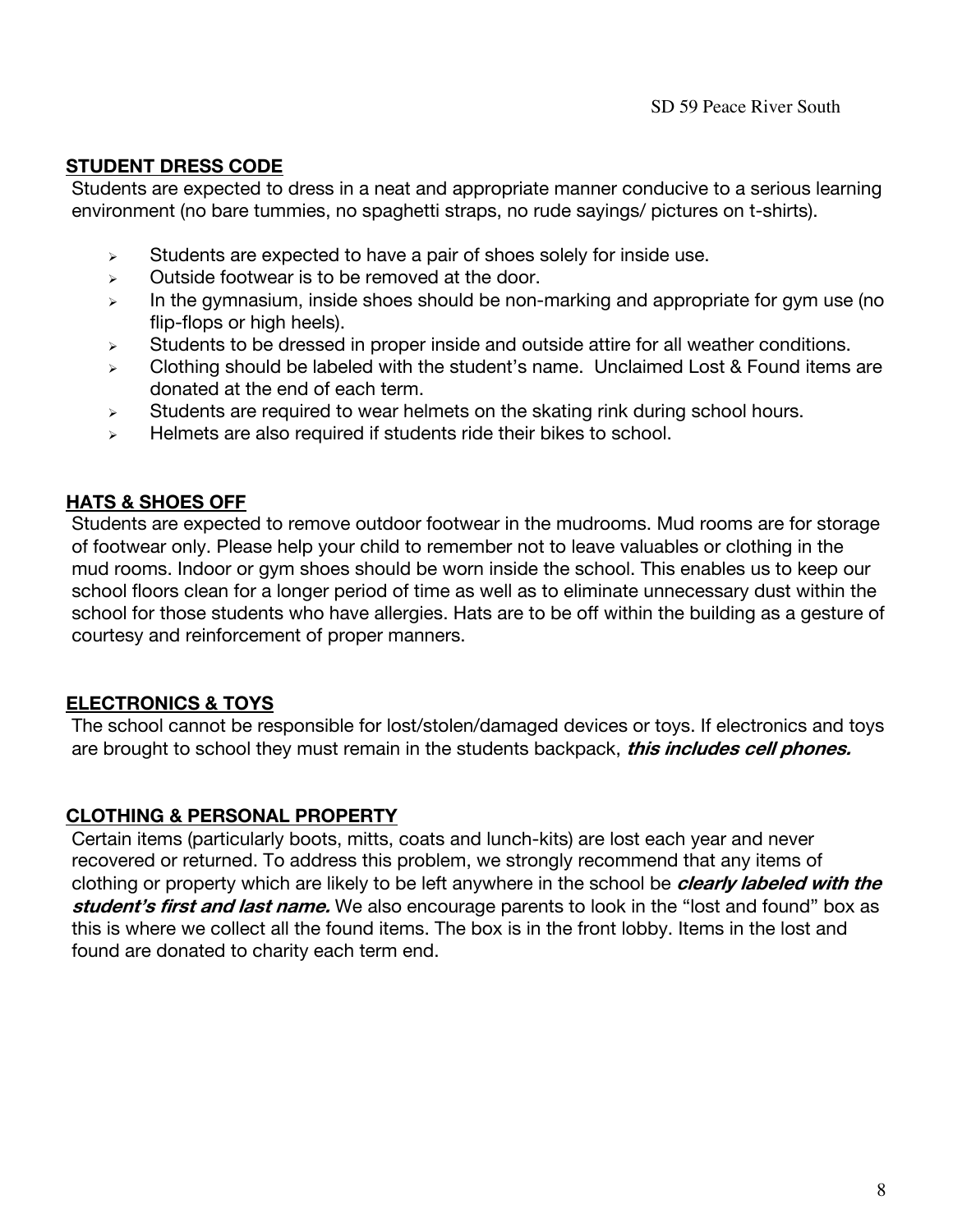SD 59 Peace River South

#### **Parkland Elementary Safety Procedures for Students with Anaphylactic Needs**

#### **Process and monitoring:**

• At the beginning of each new year and when a new student registers, the pictures of the children with anaphylactic needs are viewed by the staff and individual needs and protocols are discussed.

- Public Health Nurse is accessed if training of staff is needed to address specific needs.
- First Aid attendant at school is on call.
- Protocol for each child is identified and shared with Staff.
- Medicine if required, is kept in a safe place in main office and administered, as directed by physician, by the first aid attendant.
- Crisis management and emergency response phone numbers, including 911 address of school, are placed by each phone in the school.
- The school endeavors to make the school environment safe for children with specific needs.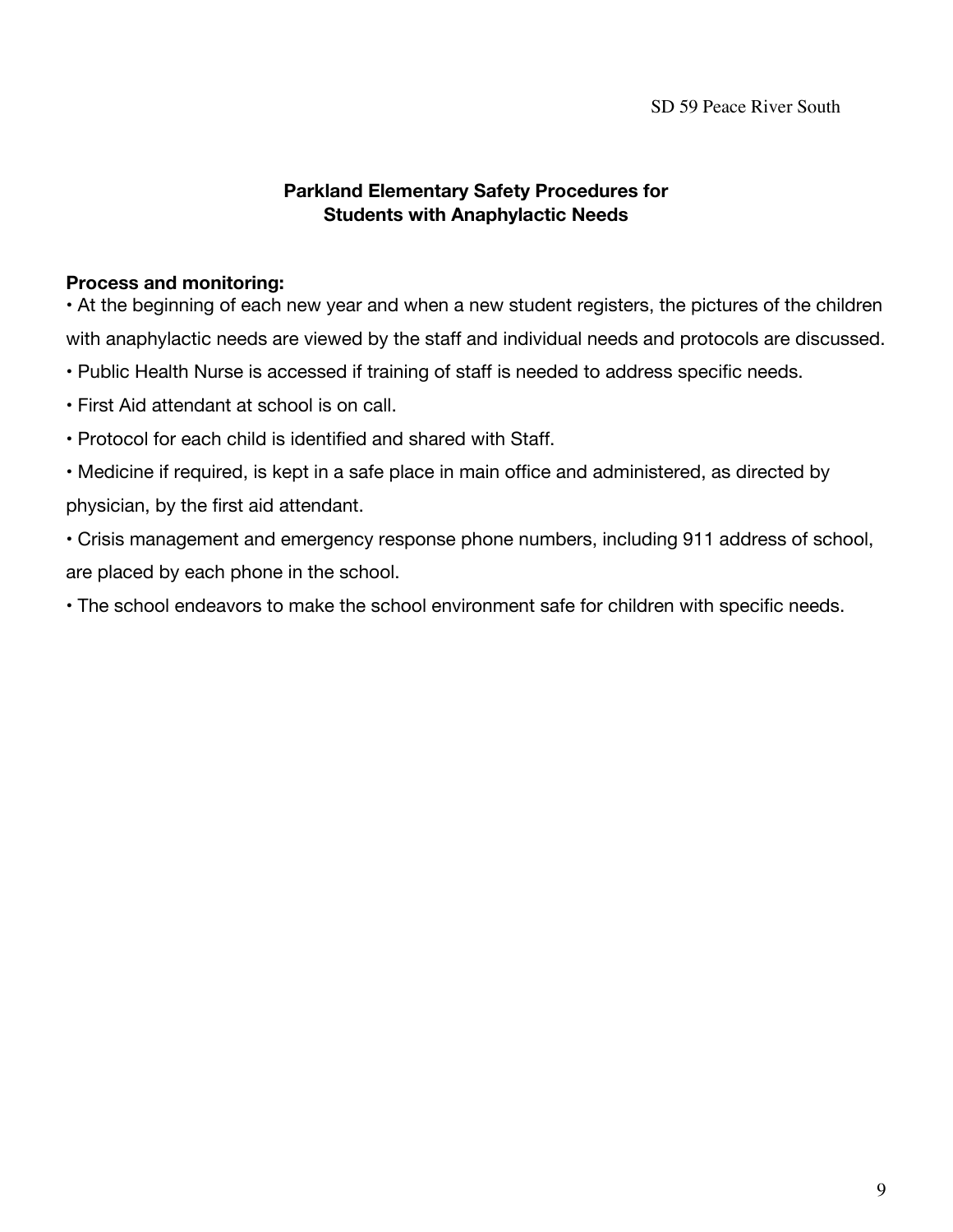## **Parkland Elementary STUDENT CODE OF CONDUCT**

At Parkland Elementary School, our core business is to help each child set goals that will prepare him/her for a successful future as a lifelong learner. At Parkland Elementary School, we will cause learning and serve each learner.

#### Prohibited Grounds of Discrimination

- Parkland Elementary promotes the values expressed in the BC Human Rights Code respecting the rights of individualism in accordance with the law. In accordance with the "prohibited grounds of discrimination set out in the BC Human Rights Code (RSBC 1996, c. 210),
- "Students will not discriminate against others on the basis of race, colour, ancestry, place of origin, religion, marital status, family status, physical or mental disability, sex, sexual orientation, gender identity or expression, and age, or for any other reason set out in the Human Rights Code of British Columbia.
- Neither will a student make gestures, publish, or display anything that would indicate an intention to discriminate against an individual or group, or expose them to contempt or ridicule on the basis of any reason set out in the Human Rights Code of British Columbia.

#### Rationale

We believe it is necessary for students to exhibit a commitment to learning and to achieving success. We believe it is important that all students promote a safe, caring and orderly place for learning. Students can demonstrate their commitment by displaying confidence, curiosity, reflection, integrity, and empathy. The Parkland community promotes a climate of mutual respect and belonging as it increases student engagement in purposeful learning activities.

#### **In order to keep Parkland a safe learning environment the following are acceptable behaviors:**

#### **Acceptable Behaviour:**

- following the class/school expectations
- respecting the learning of others
- displaying the traits of confidence, curiosity, reflection, integrity, and empathy
- report instances of unacceptable behaviors to a "tellable" adult
- complete all assignments to the best of your ability
- safe use of school equipment & safe play on the playground
- appropriate language & respect yourself (appropriate dress)
- school property free of: tobacco, drugs, alcohol, and weapons- including play
- being honest and trustworthy

#### **Unacceptable Behavior:**

- Verbal or physical aggression
- Rudeness or swearing
- Defiant behavior, lack of respect or teasing
- § Physically dangerous behavior to self or others (throwing objects such as sticks, rocks or snowballs)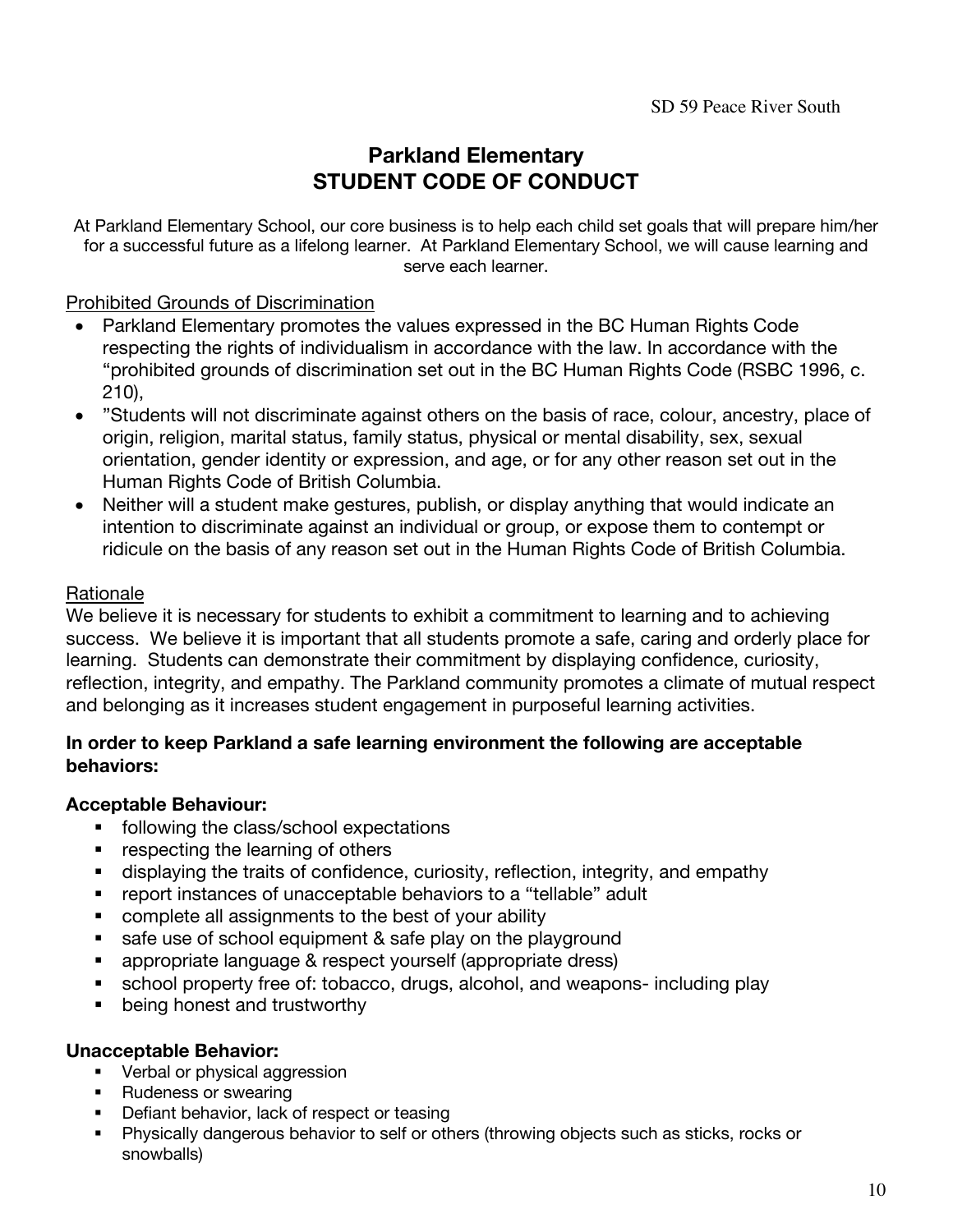• Misusing or damaging property or equipment SD 59 Peace River South

#### **NOTE:**

- These expectations apply to behavior at school, during school-organized or sponsored activities, and behavior beyond these times (including on-line behavior) that negatively impacts the safe, caring or orderly environment of Parkland and/or student learning.
- Special consideration may apply to students who are unable to comply with the code due to a disability of an intellectual, physical, sensory, emotional, or behavioral nature.

#### **Consequences:**

- Reminder of appropriate behavior and timeout
- Reminder of expectations and loss of privileges
- Parents are contacted
- Meeting with parents, staff and student to develop a plan to address behaviour
- In/out of school suspension
- Change to schedule or program
- Consultation with police or other authorities